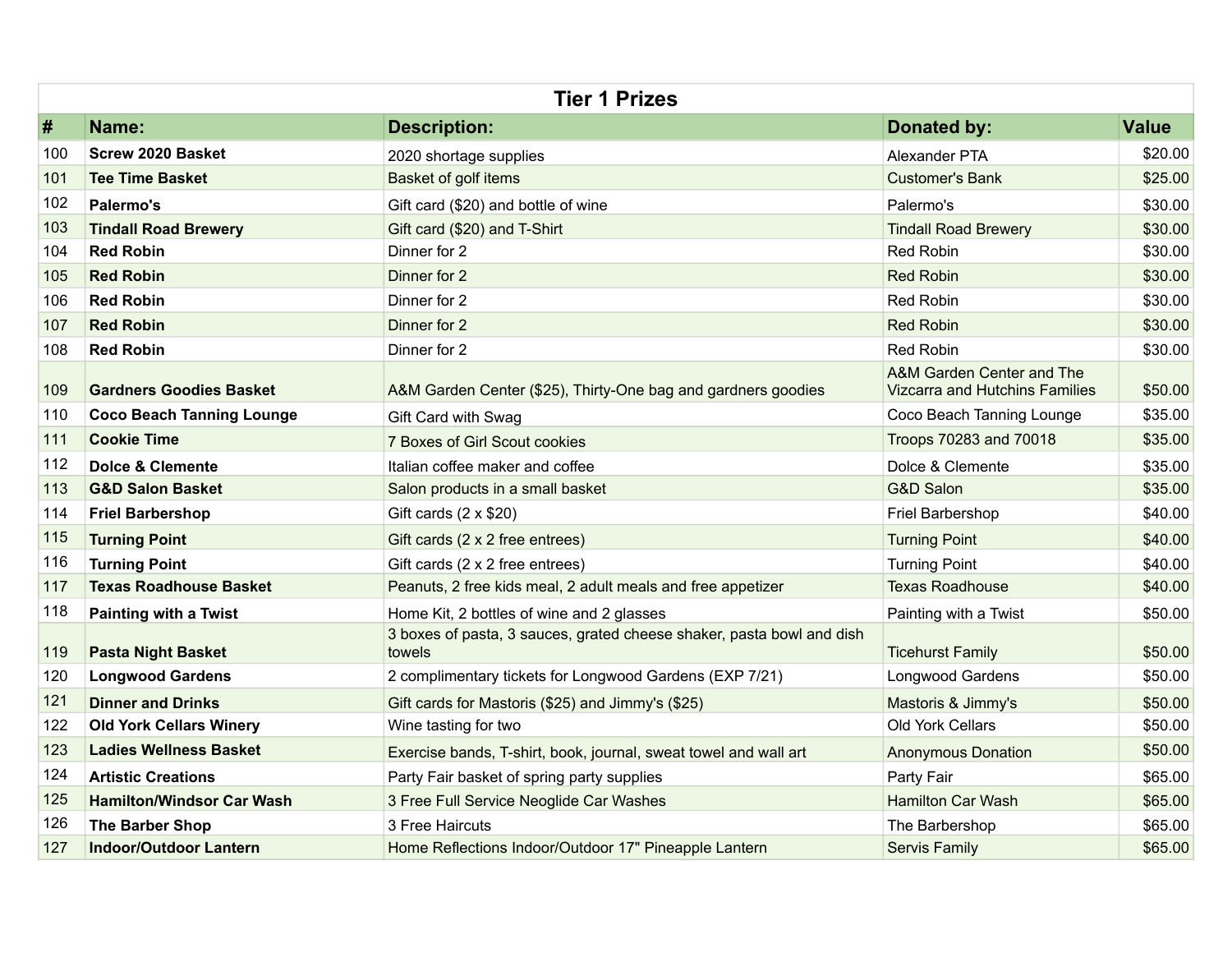| <b>Tier 1 Prizes</b> |                                             |                                                                                                                                         |                                                                                       |              |  |
|----------------------|---------------------------------------------|-----------------------------------------------------------------------------------------------------------------------------------------|---------------------------------------------------------------------------------------|--------------|--|
| #                    | Name:                                       | <b>Description:</b>                                                                                                                     | Donated by:                                                                           | <b>Value</b> |  |
| 128                  | iPlay America                               | 2 iRide plus passes                                                                                                                     | iPlay America                                                                         | \$66.00      |  |
| 129                  | <b>Adult Game Night Basket</b>              | Adult board games and a bottle of Kettle One vodka                                                                                      | <b>Tisi Family</b>                                                                    | \$70.00      |  |
| 130                  | <b>Pizza Party</b>                          | 2 Gift cards to Brothers Pizza and a bottle of wine                                                                                     | <b>Brother's Pizza</b>                                                                | \$75.00      |  |
| 131                  | <b>Sabo Gift Basket</b>                     | \$50 Gift card and car washing stuff                                                                                                    | Sabo Automotive                                                                       | \$75.00      |  |
| 132                  | <b>I Love to Read</b>                       | Assortment of Usborne books and \$40 gift card                                                                                          | Kara Croly                                                                            | \$80.00      |  |
| 133                  | <b>Air Fryer</b>                            | Black and Decker Crisp and Bake, convection air fryer counter top oven                                                                  | Alexander PTA                                                                         | \$90.00      |  |
| 134                  | Day in the Park                             | 3 Free 1/2 Subs, Chips, Soda, Uno game and black and gray zip top<br>organizing Thirty-One bag                                          | Classics Sub Shop, Hutchins<br>Family and Alexander PTA                               | \$93.00      |  |
| 135                  | <b>Salon G</b>                              | Gift card (\$50) with shampoo and conditioner                                                                                           | Salon G                                                                               | \$94.00      |  |
| 136                  | <b>Coffee Maker</b>                         | Hamilton Beach Black Stainless Flexbrew 2 way coffee maker                                                                              | Alexander PTA                                                                         | \$100.00     |  |
| 137                  | <b>Sweet Family Game Night</b>              | Ice cream bowls, scoop and toppings<br>Scrabble, Sorry, Candy Land, Uno, Banza                                                          | <b>Trank Family and other</b><br><b>Alexander Families</b>                            | \$100.00     |  |
| 138                  | <b>Tailgate Time</b>                        | 1 Free Catering Box (feeds 10-12), Soda, Chips and Football medium<br>utility Thirty-One Tote,                                          | Jersey Mike's & Hutchins Family                                                       | \$100.00     |  |
| 139                  | Doggie Basket                               | Doggie bandanas, dog toys and dog treats                                                                                                | Jennifer & Samantha Tisi                                                              | \$100.00     |  |
| 140                  | <b>Home Sweet Home</b>                      | Target Gift Card (\$50), home decor, apron, bowls, baking utencils,<br>coasters, placemats, oven mitts and towels                       | Megan Vizcarra & Target & Jen<br><b>Ticehurst</b>                                     | \$120.00     |  |
| 141                  | <b>Instant Cooking and Beverage Blender</b> | Instant Ace Nove Cooking and Beverage Blender                                                                                           | <b>Alexander PTA</b>                                                                  | \$120.00     |  |
| 142                  | <b>Avon Basket</b>                          | Avon products and shower caddy                                                                                                          | Debbie McGinn                                                                         | \$124.00     |  |
| 143                  | <b>American Girl Doll</b>                   | <b>Melody Ellison</b>                                                                                                                   | <b>American Girl Doll</b>                                                             | \$128.00     |  |
| 144                  | <b>American Girl Doll</b>                   | Blair 2019 Girl of the Year                                                                                                             | Alexander PTA                                                                         | \$128.00     |  |
| 145                  | <b>Breakfast Lovers Club</b>                | iHop Gift Cards (\$25 x 2), Golden Dawn Diner (\$30), Bagels N' Creme<br>(\$15), Donuts Time Cafe (\$20), Ceasar's Bagels & Deli (\$20) | iHop, Golden Dawn, Bagels N'<br>Creme, Donuts Time Cafe and<br><b>Ceasar's Bagels</b> | \$135.00     |  |
| 146                  | <b>Hover Board</b>                          | Hover-1 Allstar                                                                                                                         | Alexander PTA                                                                         | \$150.00     |  |
| 147                  | <b>RWJ Fitness Center</b>                   | 2 Month Membership                                                                                                                      | <b>RWJ Fitness Center</b>                                                             | \$150.00     |  |
| 148                  | <b>Baggo &amp; Budwesier</b>                | Baggo, Budwesier Bluetooth Headphones/Speaker and a 6 pack of<br><b>Budweiser</b>                                                       | Reid Family and Alexander PTA                                                         | \$150.00     |  |
| 149                  | <b>Sesame Place</b>                         | 2 One Day Passes                                                                                                                        | <b>Sesame Place</b>                                                                   | \$154.00     |  |
| 150                  | <b>Newark Delaware Country Club</b>         | <b>Golf Foursome</b>                                                                                                                    | Newark Delaware Country Club                                                          | \$170.00     |  |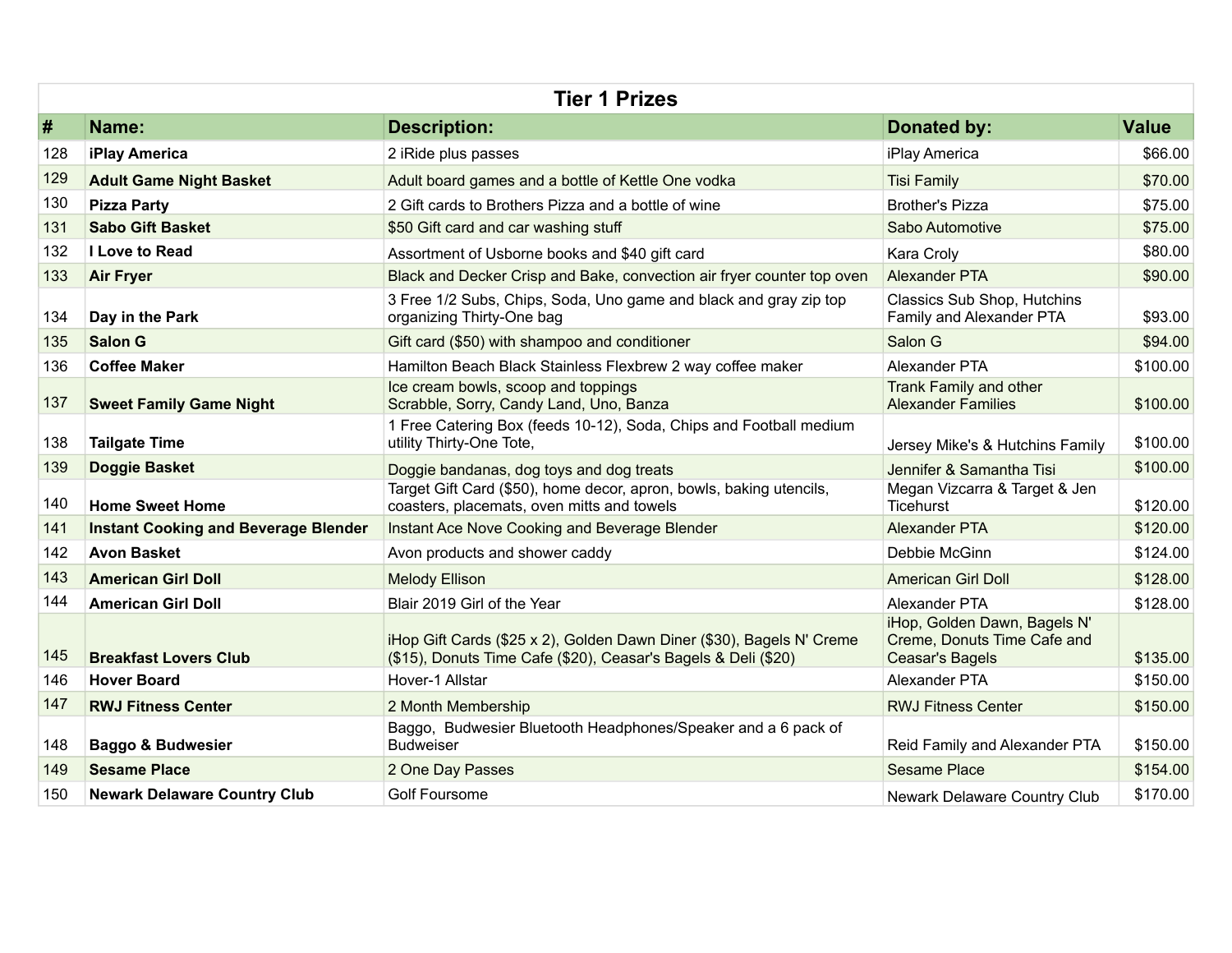| <b>Tier 2 Prizes</b> |                                     |                                                                                                                                                                                                                                                                                                                                                                                       |                                                                                        |              |  |
|----------------------|-------------------------------------|---------------------------------------------------------------------------------------------------------------------------------------------------------------------------------------------------------------------------------------------------------------------------------------------------------------------------------------------------------------------------------------|----------------------------------------------------------------------------------------|--------------|--|
| #                    | Name:                               | <b>Description:</b>                                                                                                                                                                                                                                                                                                                                                                   | <b>Donated by:</b>                                                                     | <b>Value</b> |  |
| 200                  | <b>Welcome to our Home</b>          | 3 wooden signs, Thirty-One weekender bag and travel cosmetic case,<br>throw and wine                                                                                                                                                                                                                                                                                                  | The Vizcarra and Hutchins<br><b>Families</b>                                           | \$200.00     |  |
| 201                  | <b>Trollbeads</b>                   | Starter bracelet & cleaning cloth                                                                                                                                                                                                                                                                                                                                                     | <b>Trollbeads</b>                                                                      | \$200.00     |  |
| 202                  | <b>Dine Around Town Basket</b>      | Marsilios (\$25 x 2), Gennaro's (\$25), Padrino's (\$25), Villa Mannion's<br>(\$25), Delorenzons Sloan Ave (\$25) and 3 bottles of wine                                                                                                                                                                                                                                               | Marsilio's, Gennaro's, Padrino's,<br>Villa Mannino's, Delorenzo's and<br>Alexander PTA | \$200.00     |  |
| 203                  | <b>Uno Birthday Party</b>           | Kids Pizza Maker Party Includes: Kids beverage, make your own pizza,<br>make your own sundae for up to 25 kids (12 and younger) Gratuity not<br>included                                                                                                                                                                                                                              | Uno's                                                                                  | \$200.00     |  |
| 204                  | <b>Father's Day Basket</b>          | Tractor Supply (\$50), Valley Spa and Pools (\$50), Pete's Steak House<br>(\$20), Pickel Shot, Patron Silver, Jack Daniels, Captian Morgan and set<br>of 4 shot glasses                                                                                                                                                                                                               | Tractor Supply, Valley Spa and<br>Pools, Pete's Steak House and<br>Alexander PTA       | \$240.00     |  |
| 205                  | <b>Honor Yoga</b>                   | 2 x 30 Day unlimited classes, 2 ceramic cups, neck pillow and car<br>magnets                                                                                                                                                                                                                                                                                                          | <b>Honor Yoga</b>                                                                      | \$240.00     |  |
| 206                  | <b>Kate Spade Clutch</b>            | Kate Spade clutch, blue with bow                                                                                                                                                                                                                                                                                                                                                      | Servis Family                                                                          | \$248.00     |  |
| 207                  | Vacuum                              | <b>Shark Ion Flex</b>                                                                                                                                                                                                                                                                                                                                                                 | <b>Alexander PTA</b>                                                                   | \$250.00     |  |
| 208                  | <b>Date Night</b>                   | Villa Maria (\$50), Petal Pushers (\$25), sterling silver bracelet and bottle<br>of wine                                                                                                                                                                                                                                                                                              | Villa Maria and Petal Pushers,<br><b>Trent Jewlers</b>                                 | \$259.00     |  |
| 209                  | <b>Dine Around Town Board</b>       | Applebees (\$25), Uno (2 x \$10), Red Robin (Dinner for 2 [\$30]), Nonno<br>Sals (\$25), PJ Pancake House (\$30), Friendly's (\$25), Great Wall<br>Chinese Kitchen (\$25), Jersey Girl Cafe (Lunch for 2 [\$20]), Moes (\$25<br>GC + Free Queso, Drink and Ice Cream (\$5)), Yogurtland ( $3 \times $5$ ),<br>Domino's (\$20), Ceaser's Bagels (\$20), and Bille's Olde Tavern (\$20) | see description                                                                        | \$265.00     |  |
| 210                  | <b>Tiffany Champagne Flutes</b>     | Set of 2 Tiffany champagne flutes with a 2006 bottle of Dom Perignon                                                                                                                                                                                                                                                                                                                  | Anonymous Donation                                                                     | \$270.00     |  |
| 211                  | <b>Terra Momo</b>                   | Terra Momo Resturant Group (\$100 x 2), 2 oil and seasoning, olives,<br>jams and spices                                                                                                                                                                                                                                                                                               | <b>Terra Momo</b>                                                                      | \$275.00     |  |
| 212                  | Day at the Beach                    | Thirty-One Organizing Utility Tote, pool toys, goggles, beach towels, aloe<br>vera, phone holders, detangler brush, sunscreen, beach badges                                                                                                                                                                                                                                           | Hutchins Family and Alexander<br><b>PTA</b>                                            | \$288.00     |  |
| 213                  | <b>Shop Till You Drop Board</b>     | Gifted (\$25), Porfioris (\$25), Target (3 x \$50), Timothy's (\$25), Wegmans<br>(\$75)                                                                                                                                                                                                                                                                                               | see description                                                                        | \$300.00     |  |
| 214                  | <b>Mindful Wellness Gift Basket</b> | 8 week mission and exercise gear                                                                                                                                                                                                                                                                                                                                                      | <b>Mindful Wellness</b>                                                                | \$375.00     |  |
| 215                  | <b>TV</b>                           | Element 65" Roku TV                                                                                                                                                                                                                                                                                                                                                                   | <b>Alexander PTA</b>                                                                   | \$380.00     |  |
| 216                  | <b>YMCA</b>                         | 1 week of Summer Camp at Sawmill Branch                                                                                                                                                                                                                                                                                                                                               | <b>YMCA</b>                                                                            | \$380.00     |  |
| 217                  | <b>Air Mods Flight Academy</b>      | 1 hour introductory flight from Trenton-Robbinsville Airport                                                                                                                                                                                                                                                                                                                          | <b>Trenton-Robbinsville Airport</b>                                                    | \$400.00     |  |
| 218                  | <b>Kitchenaid Stand Mixer</b>       | Kitchen Aid Artisan Design 5 QT tilt head stand mixer                                                                                                                                                                                                                                                                                                                                 | Alexander PTA                                                                          | \$469.00     |  |